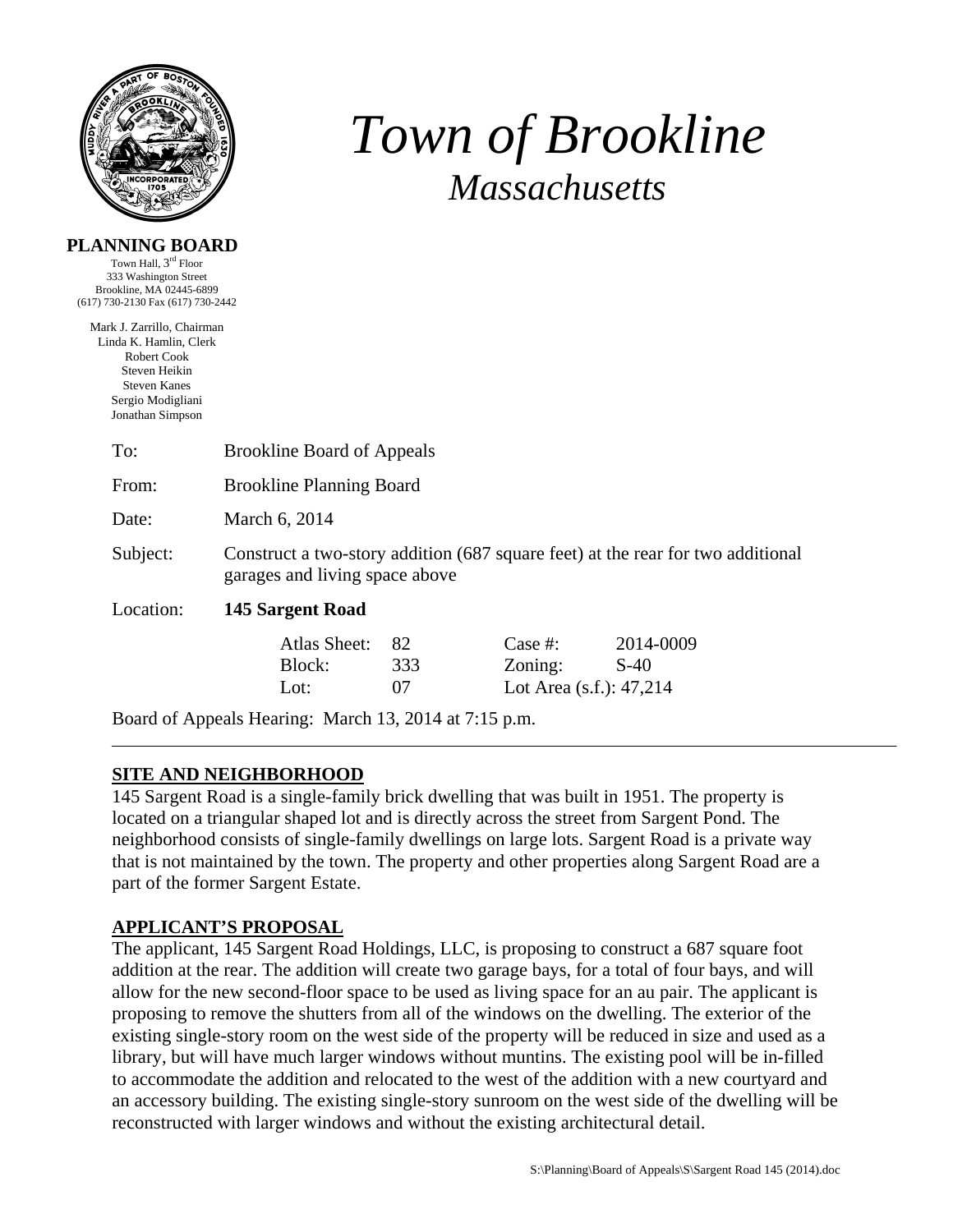# **FINDINGS**

**Section 5.09.2.j** – Design Review: All proposals for exterior additions that require FAR relief under *Section 5.22*, also require a special permit for design review. The applicant has submitted a statement reviewing the applicable Community and Environmental Impact and Design standards listed in *Section 5.09.4.a-n*. The applicable standards are as follows:

*Preservation of Trees and Landscape:* The rear yard is primarily landscaped with grass, with large trees scattered throughout and on the perimeter. The addition will not require the removal of trees or a change in grade.

*Relation of Buildings to Environment:* The addition is consistent with the rest of the building's massing, and is not expected to cause any shadows on neighboring properties.

*Relation of Buildings to the Form of the Streetscape and Neighborhood:* The addition will not have a large impact on the streetscape because it is mostly to the rear and is screened by trees from other properties.

*Open Space*: The property will continue to have a large amount of open space after the addition is complete.

*Heritage:* **The applicant is proposing to remove the shutters and alter the windows of the existing sunroom and the library. The new windows on the library and sunroom will not have muntins like the existing windows, which will alter the appearance of the dwelling. The alterations will not preserve the historical or architectural elements of the structure.** 

| Dimensional Requirements | <b>Allowed</b> | <b>Existing</b> | <b>Proposed</b> | <b>Relief</b>   |
|--------------------------|----------------|-----------------|-----------------|-----------------|
| <b>Floor Area Ratio</b>  | .15            | 14.             | .157            |                 |
| <b>FAR Percentage</b>    | 100%           | 93%             | 105%            | Special Permit* |
| <b>Floor Area</b>        | 7,082 s.f.     | $6,719$ s.f.    | 7,406 s.f.      |                 |

#### **Section 5.22.3.b.1.b** – Floor Area Ratio

\*Under Section 5.22.3.b.1.b, the Board of Appeals may by special permit allow an increase in floor area for an exterior addition that is less than or equal to 20% of the allowed gross floor area.

#### **Section 8.02.2 –** Alteration or Extension

A special permit is required to alter a pre-existing non-conforming structure or use.

#### **PLANNING BOARD COMMENTS**

The Planning Board is supportive of the proposal to increase the floor area of the dwelling by 687 square feet. The addition will allow for two more garage parking spaces and will create a living area for the au pair within the dwelling. The Board does not object to the design of the brick addition, as it will match the dwelling in materials. The Board was sympathetic to the neighbors' concerns that were expressed in an email. These concerns included; exterior lighting facing the neighbors' property, eliminating one of the two windows in the au pair bedroom, and removal of the pool by an excavator instead of blasting. The Board requested that the applicant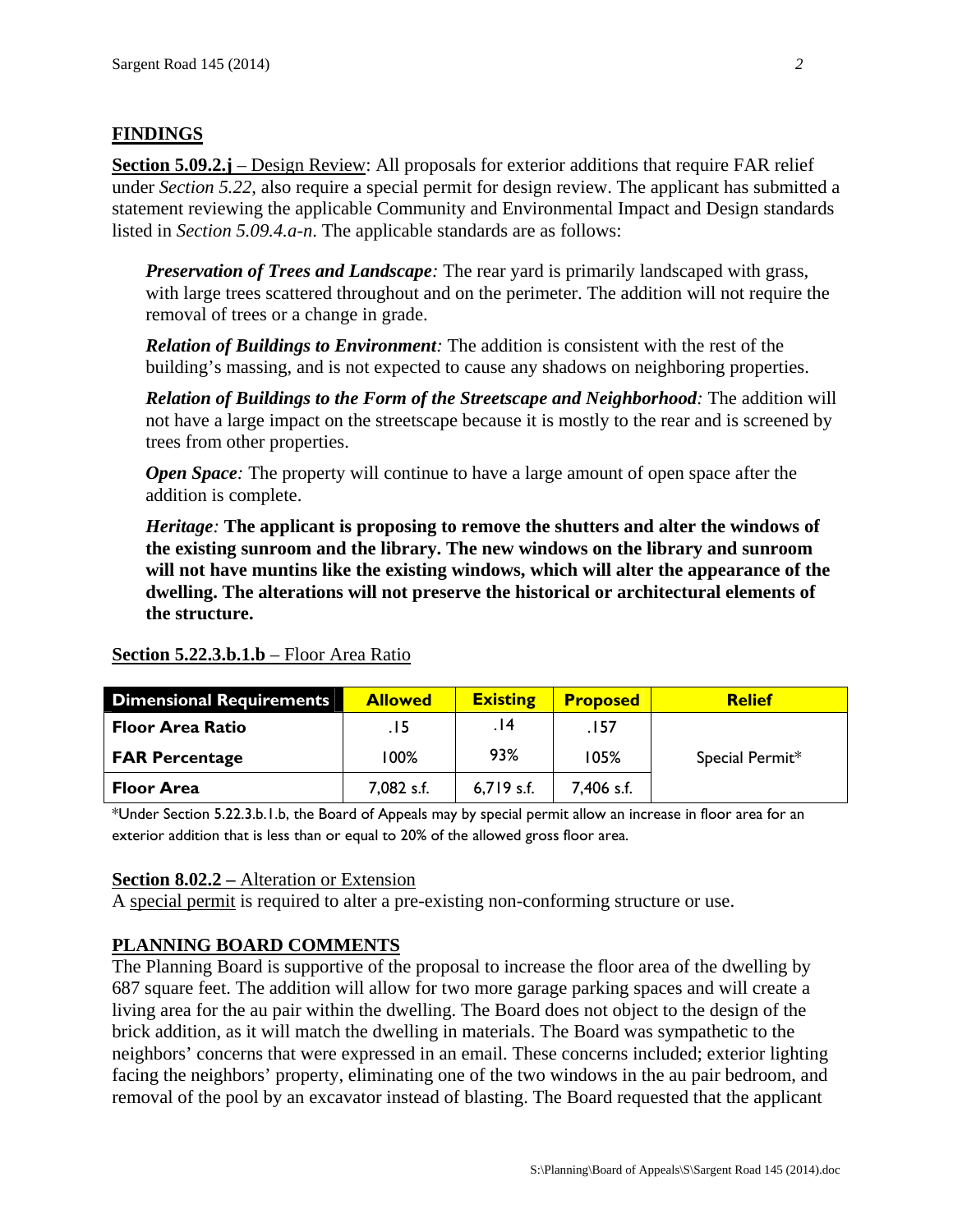work with the neighbor to ease their concerns and allow them to see the final landscaping plan, prior to submission of final plans.

# **Therefore, the Planning Board recommends approval of the proposal and the plans, by NADAAA, dated 10/1/13 and 2/24/14, and site plan by Verne T. Porter Jr. PLS, dated 12/26/13, subject to the following conditions:**

- 1. Prior to issuance of a building permit, final elevations and floor plans, indicating any revisions, shall be submitted to the Assistant Director for Regulatory Planning for review and approval.
- 2. Prior to issuance of a building permit, a final site plan shall be submitted to the Assistant Director for Regulatory Planning for review and approval, upon review by abutting neighbor to the west.
- 3. Prior to issuance of a building permit, the applicant shall submit to the Building Commissioner to ensure conformance to the Board of Appeals decision: 1) a final site plan, stamped and signed by registered engineer or land surveyor; 2) final elevations and floor plans, stamped and signed by a registered architect; and 3) evidence the Board of Appeals decision has been recorded at the Registry of Deeds.

*tcr* 



Existing front façade